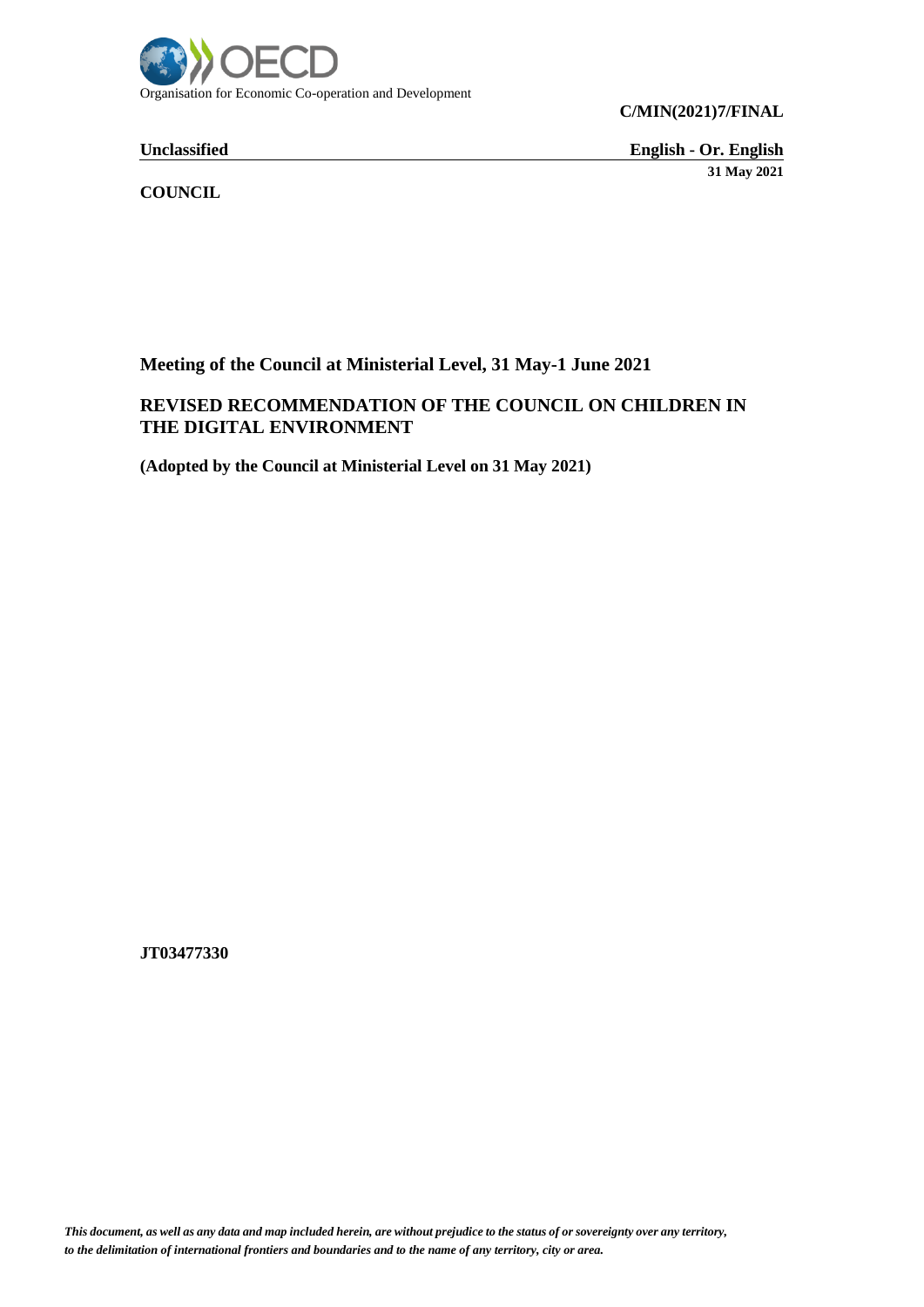#### **THE COUNCIL,**

**HAVING REGARD** to Article 5 b) of the Convention on the Organisation for Economic Cooperation and Development of 14 December 1960;

**HAVING REGARD** to the OECD Guidelines for Multinational Enterprises [\[OECD/LEGAL/0144\]](https://legalinstruments.oecd.org/en/instruments/OECD-LEGAL-0144), the Recommendation of the Council concerning Guidelines Governing the Protection of Privacy and Transborder Flows of Personal Data [\[OECD/LEGAL/0188\]](https://legalinstruments.oecd.org/en/instruments/OECD-LEGAL-0188), the Seoul Declaration for the Future of the Internet Economy [\[OECD/LEGAL/0366\]](https://legalinstruments.oecd.org/en/instruments/OECD-LEGAL-0366), the Recommendation of the Council on Principles for Internet Policy Making [\[OECD/LEGAL/0387\]](https://legalinstruments.oecd.org/en/instruments/OECD-LEGAL-0387) the Recommendation of the Council on Consumer Protection in E-commerce [\[OECD/LEGAL/0422\]](https://legalinstruments.oecd.org/en/instruments/OECD-LEGAL-0422), the Declaration on the Digital Economy: Innovation, Growth and Social Prosperity (Cancún Declaration) [\[OECD/LEGAL/0426\]](https://legalinstruments.oecd.org/en/instruments/OECD-LEGAL-0426), the Recommendation of the Council on Artificial Intelligence [\[OECD/LEGAL/0449\]](https://legalinstruments.oecd.org/en/instruments/OECD-LEGAL-0449), and the Recommendation of the Council on Consumer Product Safety [\[OECD/LEGAL/0459\]](https://legalinstruments.oecd.org/en/instruments/OECD-LEGAL-0459);

**HAVING REGARD** to the United Nations Conventions on the Rights of the Child (A/RES/45/104), the Optional Protocol to the Convention on the Rights of the Child on the sale of children, child prostitution and child pornography (A/RES/54/263), the Council of Europe Guidelines to respect, protect and fulfil the rights of the child in the digital environment (CM/Rec (2018)7), and the Council of Europe Convention on Protection of children against sexual exploitation and sexual abuse (CETS No. 201);

**HAVING REGARD** to the important work being carried out on children in the digital environment in other international governmental and non-governmental fora;

**RECOGNISING** that the digital environment is a fundamental part of children's daily lives and interactions in a number of contexts, including formal and informal education, formal and informal health services, recreation, entertainment, maintaining links to culture, socialising, expressing themselves and their identity through the creation of digital content, engagement with political issues, and as consumers;

**RECOGNISING** that the digital environment is complex, subject to rapid evolution and has the capacity to shape and reshape children's lives in a variety of ways, bringing major benefits and opportunities for children, including into adulthood, whilst exposing children to a spectrum of risks, to which children might be more vulnerable than adults, including content, contact, and conduct risk, as well as risks related to children as consumers, product safety, digital security, data protection and privacy;

**RECOGNISING** that creating a digital environment that both empowers and protects children is critical for enabling children to access and realise the benefits of the digital environment;

**RECOGNISING** that children's capabilities vary by age, maturity, and circumstances, and that actions and policies for children in the digital environment should be age-appropriate, tailored to accommodate developmental differences, and reflect that children may experience different kinds of access to digital technologies based on their socio-cultural and socio-economic backgrounds and the level of parental, guardian, and carer engagement;

**RECOGNISING** that safeguarding children's privacy and protecting children's personal data is vital for children's well-being and autonomy and for meeting their needs in the digital environment;

**RECOGNISING** that governments have a key role in responding to the needs of children in the digital environment, and that this requires policies and regulation which empower children to become confident and competent users of digital technology, foster their resilience, can reduce harms, and can establish a safer digital environment by design;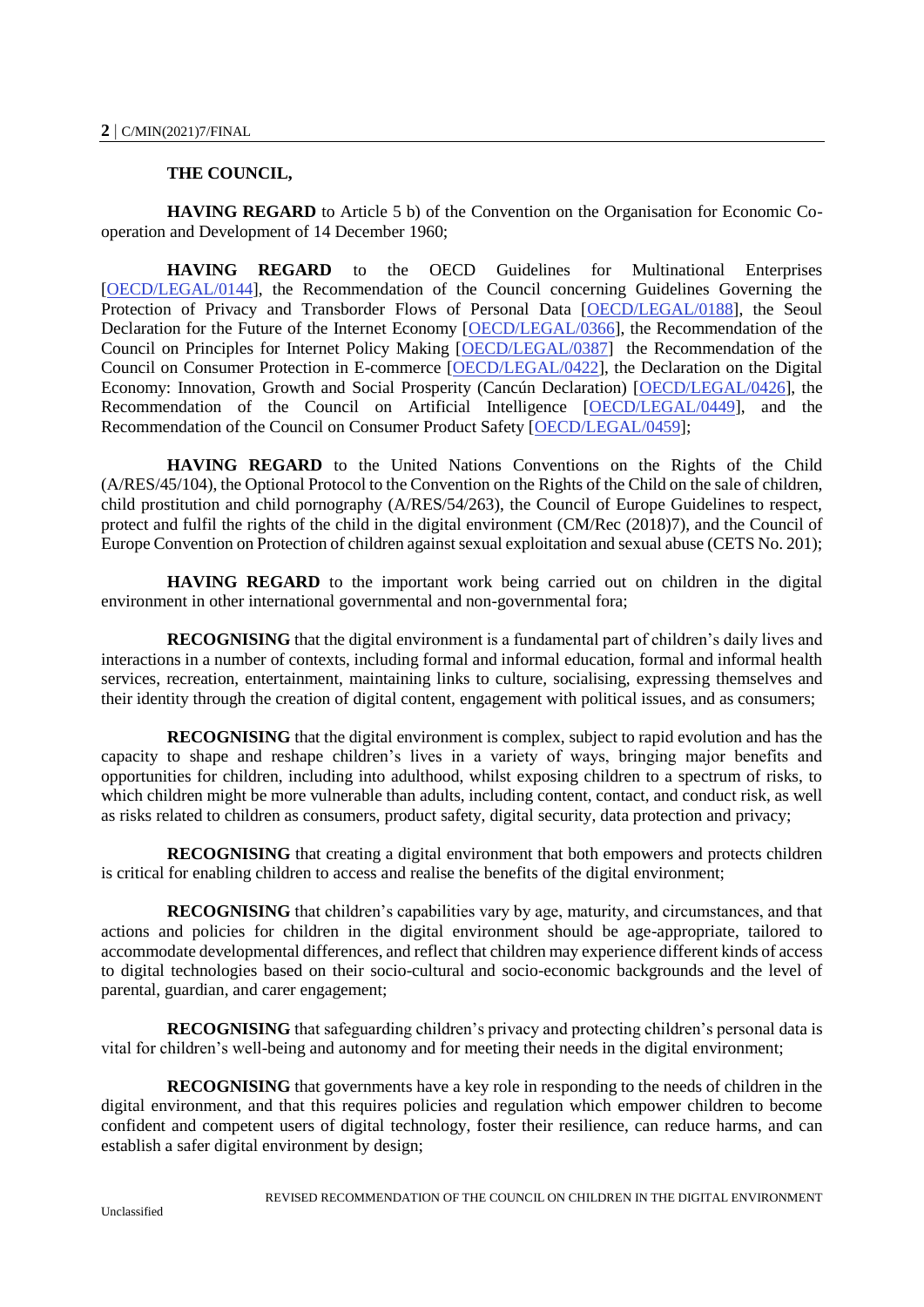**RECOGNISING** the essential role of Digital Service Providers in providing a safe and beneficial digital environment for children;

**RECOGNISING** that the different individuals and organisations involved in the digital environment, and in providing services to children therein, have widely varying roles and varying capacity to set policies or practices in such an environment;

**RECOGNISING** that parents, carers, and guardians have a fundamental role in protecting their children in the digital environment, and need support in this role;

**RECOGNISING** that while regional and local cultural differences may impact the risks and benefits of the digital environment for children, international dialogue and co-operation is valuable for establishing effective policy approaches in an inherently global digital environment;

**MINDFUL** that the protection of children and the promotion of their rights in the digital environment may be covered by other legal frameworks and international standards;

**HAVING REGARD** to the Guidelines for Digital Service Providers [C/MIN(2021)7/ADD1], that seek to support Digital Service Providers in determining how best to protect and respect the rights, safety, and interests of children when they take actions that may directly or indirectly affect children in the digital environment and that may be modified as appropriate by the Committee on Digital Economy Policy;

#### **On the proposal of the Committee on Digital Economy Policy:**

**I. AGREES** that for the purpose of this Recommendation, the following definitions are used:

- i) **'Actors'** refers to all public and private organisations who play an active role in setting policies and practices or providing services for children in the digital environment;
- ii) **'Children'** refers to every individual below the age of eighteen years recognising that different age thresholds may be appropriate in providing certain legal protections;
- iii) **'Digital Service Providers**' refers to any natural or legal person that provides products and services, electronically and at a distance;
- iv) **'Stakeholders'** refers to all organisations and individuals involved in, or affected by, the maintenance of a safe and beneficial digital environment for children. Actors are a subset of stakeholders.

### **PRINCIPLES FOR A SAFE AND BENEFICIAL DIGITAL ENVIRONMENT FOR CHILDREN**

**II. RECOMMENDS** that Members and non-Members having adhered to this Recommendation (hereafter the "Adherents") promote and implement the following principles for a safe and beneficial digital environment for children and **CALLS ON** all other Actors, according to their role, to promote and implement the same.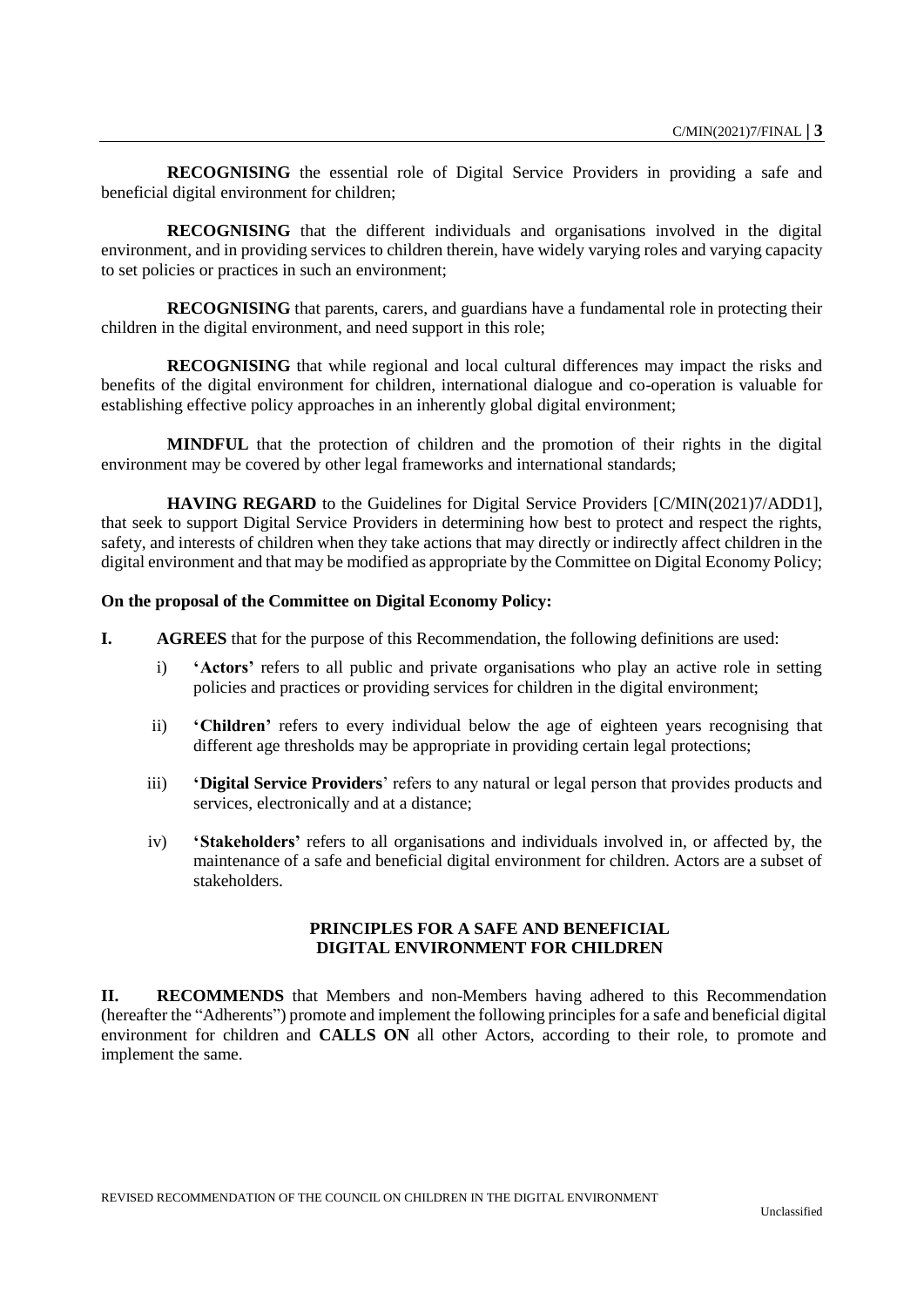#### 1. **Fundamental Values**

Actors, in all activities concerning children's participation in, or engagement with, the digital environment, should:

- a) Uphold the child's best interests as a primary consideration; and
- b) Identify how the rights of children can be protected and respected in the digital environment and take appropriate measures to do so.

#### 2. **Empowerment and Resilience**

Actors should take measures to support children in realising and enjoying the benefits of the digital environment by:

- a) Supporting parents, guardians and carers in their fundamental role of evaluating and minimising risks of harm and optimising the benefits to their children online as well as offline;
- b) Making sure children and their parents, guardians and carers are aware of their rights in the digital environment and putting in place accessible mechanisms for enforcing such rights, including complaints mechanisms or legal remedies;
- c) Supporting children and their parents, guardians and carers in understanding:
	- i. children's rights as data subjects; and
	- ii. the way in which children's personal data is collected, processed, shared, and used;
- d) Upholding and respecting children's right to freely express their views and their ability, as appropriate considering their age and maturity, to participate in matters that affect them in the digital environment;
- e) Making children, as well as their parents, guardians, and carers, aware of legal, psychosocial, or therapeutic services available to children requiring assistance as a result of activities or action in the digital environment, and providing access thereto; and
- f) Developing mechanisms to make children, parents, guardians, and carers aware of online commercial practices that may cause children harm.

### 3. **Proportionality and Respect for Human Rights**

Measures taken by Actors to protect children in the digital environment should:

- a) Be proportionate to the risks, evidence-based, effective, balanced, and formulated with a view of maximising the opportunities and benefits for children in the digital environment;
- b) Promote children's freedom of expression, and not undermine other human rights and fundamental freedoms;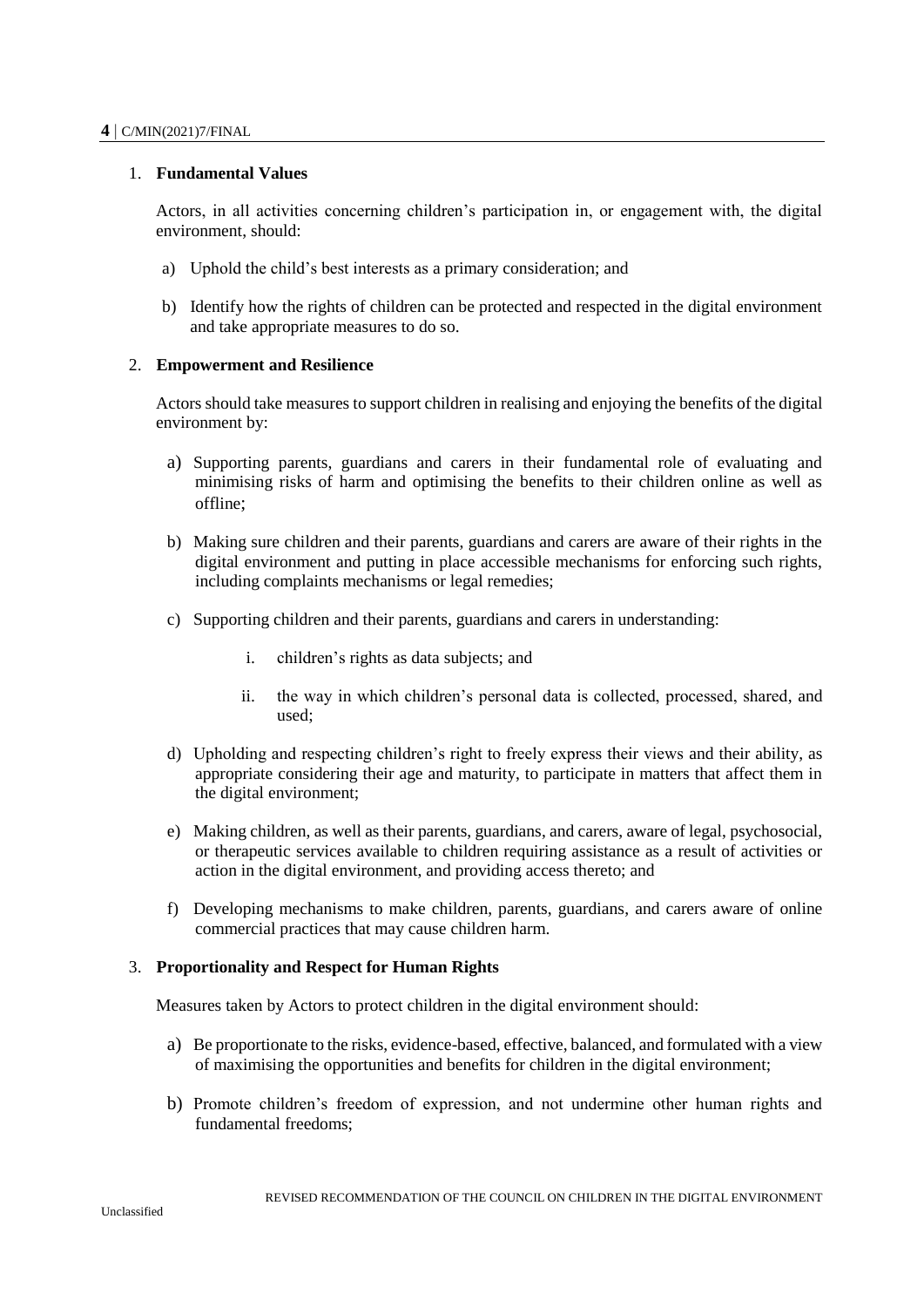- c) Not be unduly punitive; and
- d) Not unduly restrict digital service provision or limit innovation that can foster a safe and beneficial digital environment for children.

#### 4. **Appropriateness and Inclusion**

In their activities in the digital environment, Actors should:

- a) Account for the different needs of different children, taking into consideration their age and maturity; and
- b) Seek to ensure that no child is more vulnerable to risk because of their particular social or economic circumstances and that no child is at risk of being excluded or discriminated against, or likely to suffer a future bias, because of:
	- i. a lack of digital access or digital literacy;
	- ii. inappropriate digital access or digital literacy; or
	- iii. the way in which services are designed.

#### 5. **Shared Responsibility, Co-operation, and Positive Engagement**

Actors, in view of their shared responsibility to provide for a safe and beneficial digital environment for children, should:

- a) Engage in and promote multi-stakeholder dialogue including parents, guardians, carers, educators, and children themselves;
- b) Foster co-operation and positive engagement in policy making and the development of practices relating to children in the digital environment, including through multi-stakeholder bodies and by involving children;
- c) Encourage the positive engagement of business and Digital Service Providers in policy making;
- d) Support parents, guardians, carers, and teachers to identify opportunities and benefits and evaluate and mitigate the risks of the digital environment, recognising that the continually increasing complexities of digital technologies may increase the necessity for such support; and
- e) Support parents, guardians, carers, and teachers to fulfil their role in helping ensure children become responsible participants in the digital environment.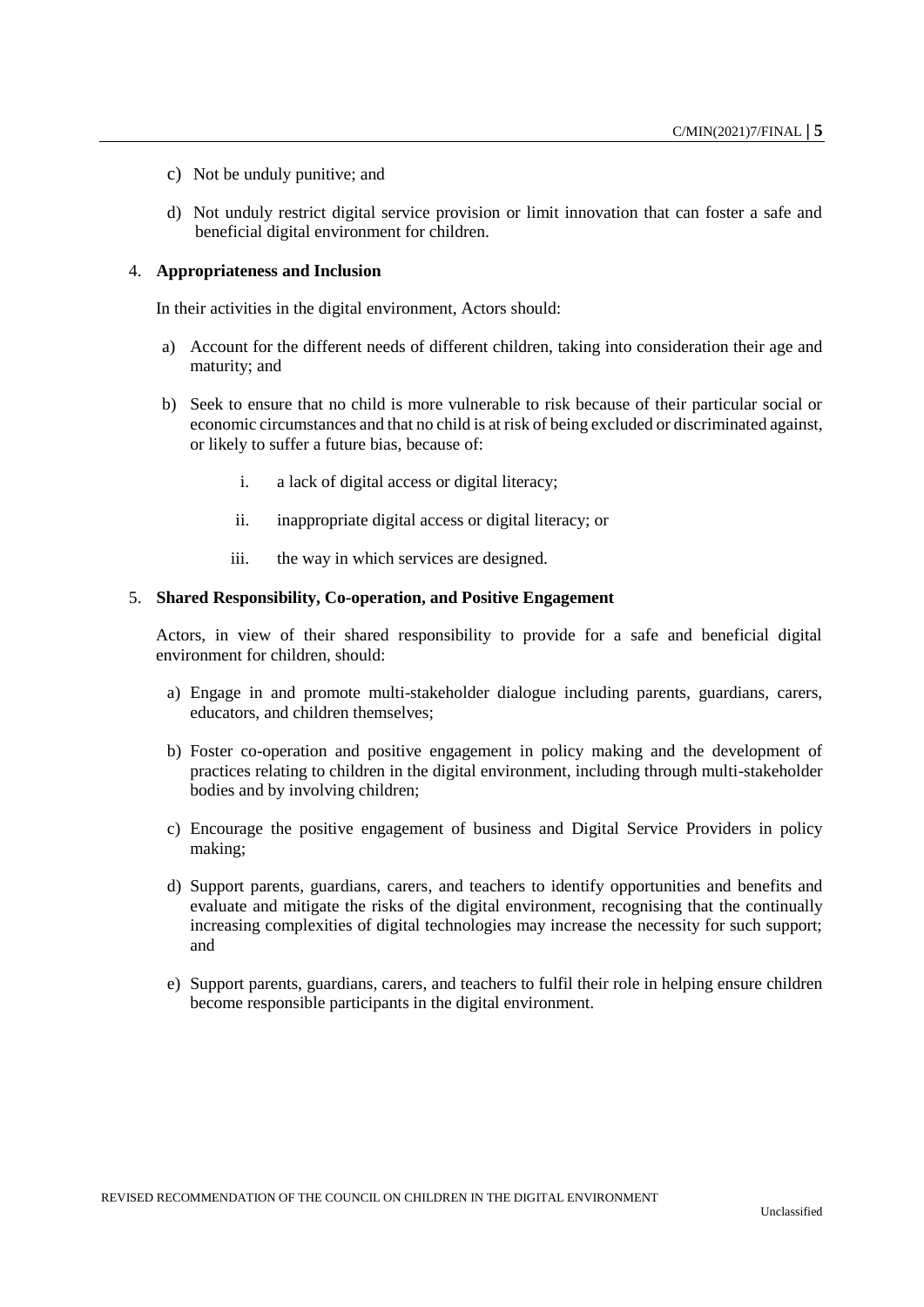# **OVERARCHING POLICY FRAMEWORK**

**III. RECOMMENDS** that Adherents implement the following recommendations, consistent with the principles in section 1 and as part of developing an overarching policy framework for a safe and beneficial digital environment for children. To this effect, Adherents should:

- 1. Demonstrate **leadership and commitment taking into account the best interests of the child** in the digital environment, including by:
	- a) Adopting clear policy objectives at the highest level of government;
	- b) Articulating a whole-of-government approach, through a national strategy where appropriate, that is flexible, technology neutral, and coherent with other strategies for fostering a sustainable and inclusive digital economy;
	- c) Consider establishing or designating oversight bodies, with a view to:
		- i. Coordinating stakeholders' views, efforts, and activities in the development of policies;
		- ii. Meeting policy objectives;
		- iii. Reviewing the effectiveness of policy actions and measures implemented to account for the best interests of children in the digital environment;
		- iv. Coordinating, in accordance with their legal and institutional frameworks, the relevant actions of government bodies with responsibility for responding to the needs of children;
		- v. Ensuring that the actions of government bodies are cohesive and mutually reinforcing, rather than an accumulation of isolated or stand-alone, and potentially inconsistent, initiatives; and
		- vi. Promoting co-operation across borders;
	- d) Dedicating adequate and appropriate financial and human resources to implement policy measures.

# 2. **Review, develop, and amend as appropriate, laws that directly or indirectly affect children in the digital environment,** such that:

- a) Legal measures and frameworks are fit for purpose, enforceable, and do not limit children's enjoyment of their rights;
- b) Legal frameworks provide effective remedies for harms suffered by children via the digital environment, and new measures are introduced if existing legal frameworks fail to protect children or provide effective remedies;
- c) Legal measures are in place to promote responsible business conduct;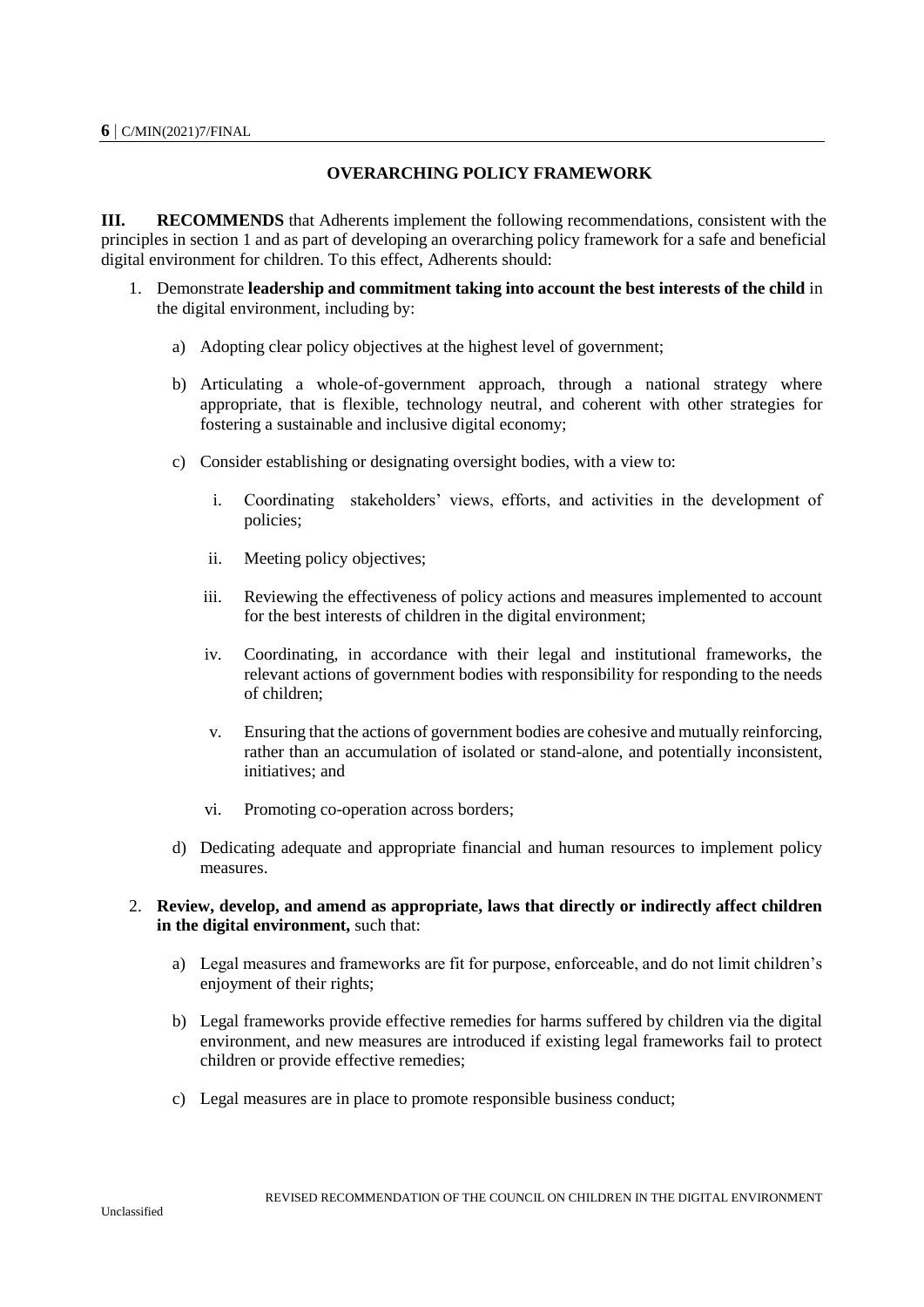- d) Legal frameworks define conditions under which Digital Service Providers may be held liable for illegal activity by, or illegal information from, third parties using their digital products and services, which harm children; and
- e) Children are not unnecessarily criminalised. In this regard, other appropriate methods of dealing with harmful behaviour, such as educational or therapeutic methods, should be considered in the first instance.
- 3. Promote **digital literacy as an essential tool** for meeting the needs of children in the digital environment, in particular by:
	- a) Clarifying categories of digital risks according to age, maturity, and circumstances of children, together with harmonising the terminology used to inform the public;
	- b) Supporting children in:
		- i. Understanding how their personal data is collected, disclosed, made available or otherwise used;
		- ii. Critically considering and appraising information to increase resilience in dealing with misinformation and disinformation; and
		- iii. Understanding terms of service, user redress and moderation processes and how these can be used to flag and report harmful content.
	- c) Regularly measuring the evolution of children's digital literacy and skills.
- 4. Adopt **evidence-based policies** to support children in the digital environment, in particular by:
	- a) Conducting regular impact assessments of laws and policies to ensure they remain appropriate;
	- b) Encouraging and supporting research into the use of, attitudes towards, benefits of, and risks associated with children and the digital environment;
	- c) Coordinating with all stakeholders, including business, academia, and civil society, to share and develop evidence; and
	- d) Seeking to ensure that research is responsibly undertaken in accordance with data protection principles which include protection of children's privacy, data minimisation, and purpose limitation.
- 5. Promote the adoption of measures that provide for **age-appropriate child safety by design**, in particular by:
	- a) Fostering the research, development, and adoption of privacy protective, interoperable and user-friendly technologies that can restrict contact and access to content that is inappropriate for children, taking into account their age, maturity, and circumstances; and
	- b) Providing all stakeholders with clear information as to the trustworthiness, quality, userfriendliness, and privacy by design of such technologies.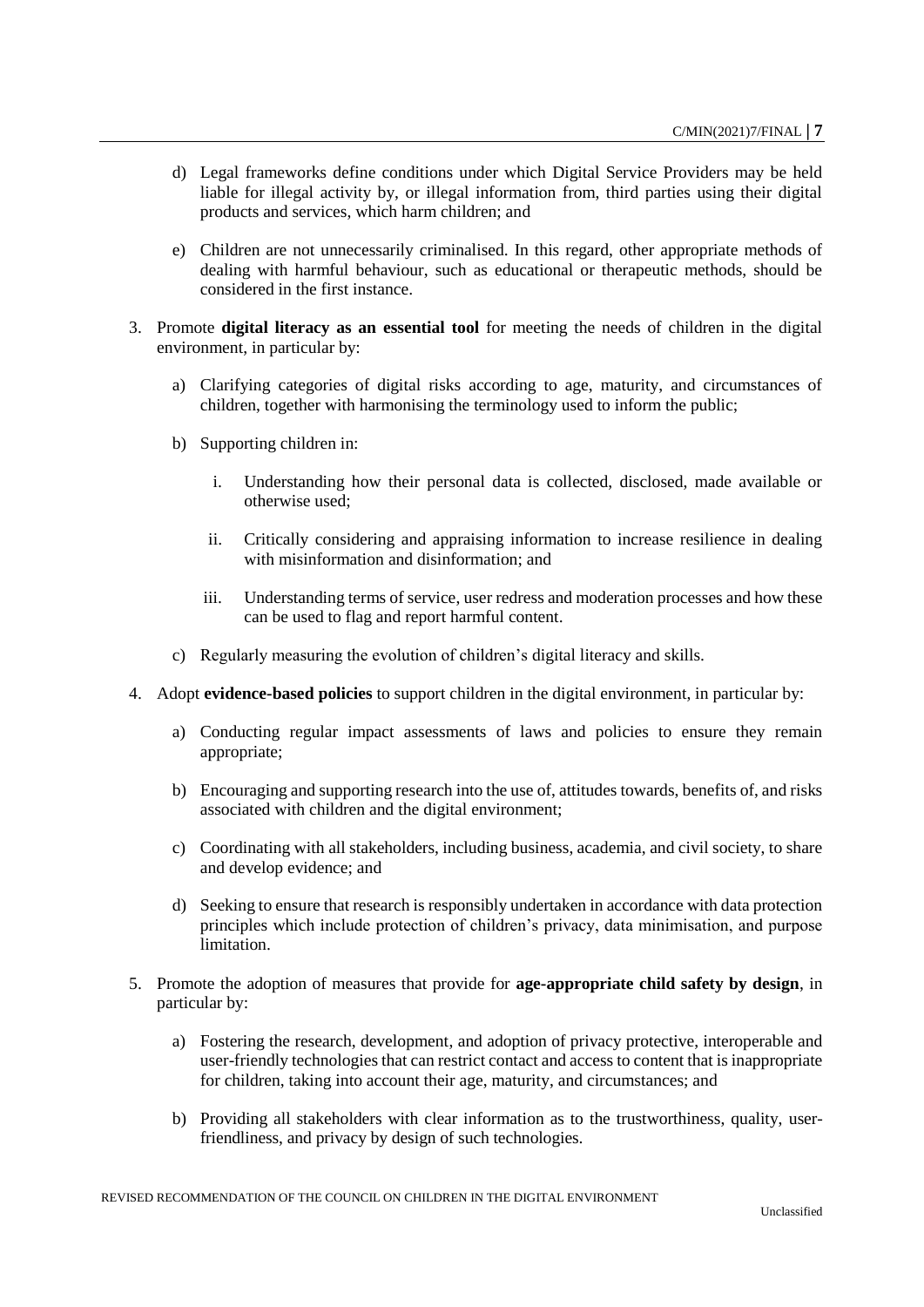# **INTERNATIONAL CO-OPERATION**

### **IV. RECOMMENDS** that Adherents actively co-operate at the international level by:

- 1. Strengthening international networks of domestic organisations dedicated to upholding the best interests of children in the digital environment, such as hotlines, helplines, and awareness centres and, where appropriate, facilitate an expansion of their role;
- 2. Sharing information about domestic policy approaches to children in the digital environment, and develop the empirical foundations for quantitative and qualitative international comparative policy analysis through:
	- a) Developing proposals for shared statistical frameworks that enable internationally comparable indicators on children's engagement with the digital environment, risk prevalence, awareness by children, parents, carers, and guardians of these risks and how to respond to them, as well as policy impact and efficiency;
	- b) Developing proposals for harmonised terms and statistical definition of risks and benefits, related policy responses, as well as children's age groups used for statistical purposes; and
	- c) A shared commitment to regularly update official quantitative data within a timeframe that takes into account the dynamic development of the digital environment and of its uses by children.
- 3. Supporting regional and international capacity-building efforts to improve policy and operational measures that take account of the best interests of children in the digital environment, including sharing of successful learning and awareness raising tools; and
- 4. Ensuring the good co-ordination of work by the various international and regional organisations and bodies that play a role in supporting government efforts in this area.

# **DIGITAL SERVICE PROVIDERS**

**V. RECOMMENDS** that Adherents promote the Guidelines for Digital Service Providers, their continued development, and other efforts to develop best practices and codes of conduct, taking into account the domestic legal and regulatory context in which Digital Service Providers' operate, as well as differences in their roles and the services and products they provide.

**VI. CALLS ON** Digital Service Providers, taking into account differences in their roles and the services and products they provide and the domestic legal and regulatory contexts in which they operate, to respect the Guidelines for Digital Service Providers when taking actions that may directly or indirectly affect children in the digital environment and to take part in their continued development, as well as in the development of other best practices or codes of conduct.

**\*\*\***

**VII. ENCOURAGES** all stakeholders, as appropriate to their role and involvement in the digital environment, to support and promote the implementation of this Recommendation.

**VIII. INVITES** the Secretary-General and Adherents to disseminate this Recommendation, including to all stakeholders and other international organisations.

**IX. INVITES** non-Adherents to take due account of and adhere to this Recommendation.